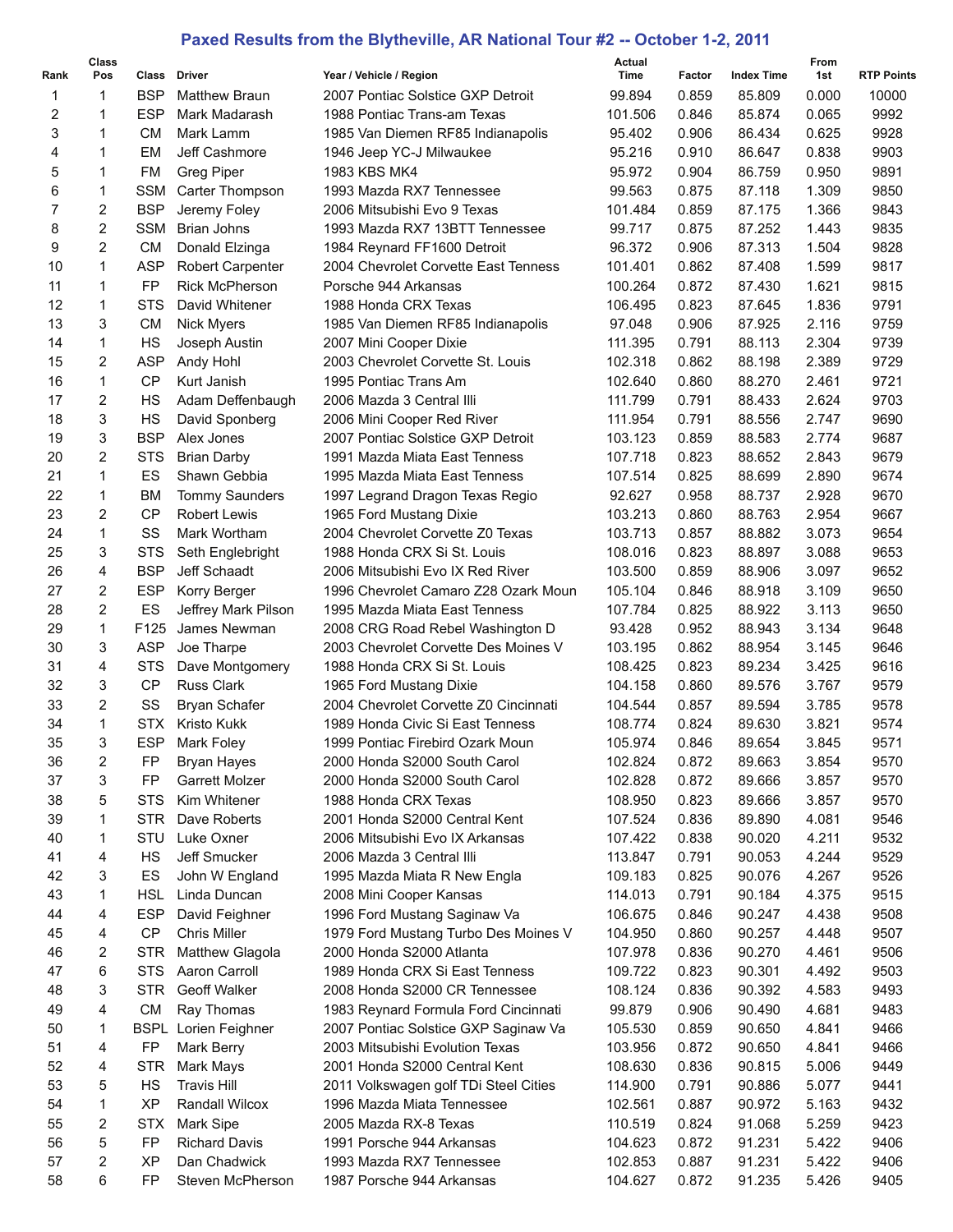| 59  | 3              | <b>XP</b>  | Jason Collett             | 1993 Mazda RX-7 Tennessee             | 102.887 | 0.887 | 91.261  | 5.452  | 9403 |
|-----|----------------|------------|---------------------------|---------------------------------------|---------|-------|---------|--------|------|
| 60  | 5              | <b>STR</b> | Nelson Ireson             | 2006 Mazda MX-5 Arkansas              | 109.201 | 0.836 | 91.292  | 5.483  | 9399 |
| 61  | 7              | <b>STS</b> | <b>Nelson Santos</b>      | 1992 Mazda Miata Arkansas             | 110.961 | 0.823 | 91.321  | 5.512  | 9396 |
| 62  | 2              | EM         | <b>Steve Brueck</b>       | 1946 Jeep Y-CJ Atlanta                | 100.481 | 0.910 | 91.438  | 5.629  | 9384 |
| 63  | 8              | <b>STS</b> | Steve Eberlein            | 1990 Mazda Miata Texas                | 111.164 | 0.823 | 91.488  | 5.679  | 9379 |
| 64  | 7              | <b>FP</b>  | J Jackson                 | Porsche 914-6 Arkansas                | 105.004 | 0.872 | 91.563  | 5.754  | 9372 |
| 65  | 3              | <b>STX</b> | Dennis Sparks             | 2004 Mazda RX-8 Tennessee V           | 111.213 | 0.824 | 91.640  | 5.831  | 9364 |
| 66  | 2              | <b>HSL</b> | Jean Schaadt              | 2006 Mini Cooper Red River            | 116.047 | 0.791 | 91.793  | 5.984  | 9348 |
| 67  | 4              | <b>ASP</b> | <b>Richard Darnell</b>    | 2002 Chevrolet Corvette Z0 Tennessee  | 106.676 | 0.862 | 91.955  | 6.146  | 9332 |
| 68  | 4              | ES         | John E England            | 1995 Mazda Miata R New Engla          | 111.519 | 0.825 | 92.003  | 6.194  | 9327 |
| 69  | 3              | <b>SSM</b> | Tara Johns                | 1993 Mazda RX7 Tennessee              | 105.244 | 0.875 | 92.088  | 6.279  | 9318 |
| 70  | 6              | <b>STR</b> | <b>Philip Fitzmaurice</b> | 2006 Honda S2000 Tennessee            | 110.223 | 0.836 | 92.146  | 6.337  | 9312 |
| 71  | 5              | <b>ESP</b> | <b>Opie Viets</b>         | 1984 Chevrolet Camaro Z28 Ozark Moun  | 109.230 | 0.846 | 92.409  | 6.600  | 9286 |
| 72  | 6              | <b>ESP</b> | James Mallrich            | 2008 Pontiac G8 St. Louis             | 109.271 | 0.846 | 92.443  | 6.634  | 9282 |
|     |                |            |                           |                                       |         |       |         |        |      |
| 73  | 4              | <b>STX</b> | Simon Kim                 | 2005 Mazda RX-8 Atlanta               | 112.274 | 0.824 | 92.514  | 6.705  | 9275 |
| 74  | 1              | EP         | Marko Horn                | 1988 Honda CRX Dixie                  | 107.300 | 0.863 | 92.600  | 6.791  | 9267 |
| 75  | 4              | <b>XP</b>  | <b>Corey Pettett</b>      | 1976 Datsun 280Z Arkansas             | 104.455 | 0.887 | 92.652  | 6.843  | 9261 |
| 76  | 5              | <b>XP</b>  | <b>Richard Holden</b>     | 1976 Datsun 280Z Mid South            | 104.615 | 0.887 | 92.794  | 6.985  | 9247 |
| 77  | 3              | SS         | Tim Dorman                | 2004 Chevrolet ZO6 Red River          | 108.323 | 0.857 | 92.833  | 7.024  | 9243 |
| 78  | 6              | <b>HS</b>  | Malcolm Lawson            | 2007 Mini Cooper Central Flor         | 117.502 | 0.791 | 92.944  | 7.135  | 9232 |
| 79  | 7              | <b>STR</b> | John Kvetko               | 2006 Mazda MX-5 Arkansas              | 111.990 | 0.836 | 93.624  | 7.815  | 9165 |
| 80  | 6              | <b>XP</b>  | Brian Flanagan            | 1996 Mazda Meee-yataaah Chattanooga   | 105.733 | 0.887 | 93.785  | 7.976  | 9150 |
| 81  | $\overline{7}$ | <b>HS</b>  | Milan Rakich              | 1985 BMW 318i Arkansas                | 118.648 | 0.791 | 93.851  | 8.042  | 9143 |
| 82  | 7              | ESP        | <b>Rick Bagnard</b>       | 1997 Pontiac Firebird WS6 Red River   | 110.938 | 0.846 | 93.854  | 8.045  | 9143 |
| 83  | 2              | STU        | Tom Oxner                 | 2006 Mitsubishi Evo IX Arkansas       | 112.457 | 0.838 | 94.239  | 8.430  | 9105 |
| 84  | 8              | <b>STR</b> | <b>Eric Davis</b>         | 2002 Honda S2000 Arkansas             | 112.757 | 0.836 | 94.265  | 8.456  | 9103 |
| 85  | 3              | EM         | Ron Ver Mulm              | 2004 Ford Mustang Cobra Des Moines V  | 103.662 | 0.910 | 94.332  | 8.523  | 9096 |
| 86  | 1              | SSL        | Carla Russo               | 2002 Chevrolet Corvette Z0 St. Louis  | 110.190 | 0.857 | 94.433  | 8.624  | 9087 |
| 87  | 4              | <b>SSM</b> | Jim Thompson              | 1993 Mazda RX7 Tennessee              | 108.253 | 0.875 | 94.721  | 8.912  | 9059 |
| 88  | 4              | SS         | <b>Brandon Davis</b>      | 2001 Chevrolet Z06 Corvet Tennessee V | 110.949 | 0.857 | 95.083  | 9.274  | 9025 |
| 89  | 1              | AS         | Han Henze                 | 2007 Porsche Cayman S Tennessee       | 113.263 | 0.841 | 95.254  | 9.445  | 9008 |
| 90  | 5              | <b>STX</b> | Paul Soulsby              | 1990 Toyota Celica All-Tr Arkansas    | 115.659 | 0.824 | 95.303  | 9.494  | 9004 |
| 91  | 2              | EP         | Adriann Kuyler            | 1988 Honda CRX Mid South              | 110.436 | 0.863 | 95.306  | 9.497  | 9004 |
| 92  | 1              |            | STSL Sharon Eberlein      | 1990 Mazda Miata Texas                | 116.172 | 0.823 | 95.610  | 9.801  | 8975 |
| 93  | 1              | <b>SM</b>  | Mike Berry                | 1999 Pontiac Firebird                 | 110.035 | 0.869 | 95.620  | 9.811  | 8974 |
| 94  | 9              | <b>STR</b> | Berry A Langley           | 2006 Honda S2000 Chattanooga          | 114.655 | 0.836 | 95.852  | 10.043 | 8952 |
|     |                |            |                           |                                       |         |       |         |        |      |
| 95  | 1              | DM         | Stephen Brinkerhoff       | 2006 Ultralite XR7 Indianapolis       | 106.366 | 0.905 | 96.261  | 10.452 | 8914 |
| 96  | 8              | <b>ESP</b> | Jeffrey Osborn            | 2002 Pontiac Trans Am St. Louis       | 113.918 | 0.846 | 96.375  | 10.566 | 8904 |
| 97  | 1              | GS         | <b>Bruce Levi</b>         | 2009 Honda civic si Mid South         | 119.223 | 0.809 | 96.451  | 10.642 | 8897 |
| 98  | 3              | <b>HSL</b> | Jacqueline Lawson         | 2007 Mini Cooper Central Flor         | 121.978 | 0.791 | 96.485  | 10.676 | 8894 |
| 99  | 9              | <b>ESP</b> | Alex Osborn               | 2002 Pontiac Trans Am St. Louis       | 114.182 | 0.846 | 96.598  | 10.789 | 8883 |
| 100 | 1              | ST         | Erik Le                   | 1995 Acura Integra LS St. Louis       | 117.826 | 0.820 | 96.617  | 10.808 | 8881 |
| 101 | 3              | STU        | Christopher Dorman        | 2010 Mistubishi Evo                   | 115.319 | 0.838 | 96.637  | 10.828 | 8880 |
| 102 | 3              | EP         | <b>Charles Haynes</b>     | 1988 Honda CRX Mid South              | 112.017 | 0.863 | 96.671  | 10.862 | 8876 |
| 103 | 6              | <b>STX</b> | Sean Greer                | 2007 Volkswagen gti St. Louis         | 117.637 | 0.824 | 96.933  | 11.124 | 8852 |
| 104 | 7              | <b>STX</b> | Anselmo Kim               | 2005 Mazda RX-8 Atlanta               | 117.710 | 0.824 | 96.993  | 11.184 | 8847 |
| 105 | 1              | <b>FJB</b> | Izabel Santos             | <b>Gokart Emmick Arkansas</b>         | 117.831 | 0.826 | 97.328  | 11.519 | 8816 |
| 106 | 5              | <b>BSP</b> | <b>Thomas Hill</b>        | 1996 Chevrolet Corvette Tennessee V   | 113.626 | 0.859 | 97.605  | 11.796 | 8791 |
| 107 | 10             | <b>STR</b> | Shawn Davis               | 2002 Honda S2000 Arkansas             | 116.786 | 0.836 | 97.633  | 11.824 | 8789 |
| 108 | 11             | <b>STR</b> | <b>Hilary Anderson</b>    | 2000 Honda S2000 Northwester          | 116.816 | 0.836 | 97.658  | 11.849 | 8787 |
| 109 | 5              | SS         | Don Leckey                | 2007 Lotus Elise Detroit              | 114.082 | 0.857 | 97.768  | 11.959 | 8777 |
| 110 | 1              | <b>DP</b>  | Jay Park                  | 1972 Porsche 914-4 Mid South          | 113.117 | 0.867 | 98.072  | 12.263 | 8750 |
| 111 | 12             | <b>STR</b> | Zach Wirges               | 2004 Honda S2000                      | 117.544 | 0.836 | 98.267  | 12.458 | 8732 |
| 112 | 2              | DM         | Craig Straub              | 1962 Lotus Super 7 Southern II        | 108.682 | 0.905 | 98.357  | 12.548 | 8724 |
| 113 | 4              | EM         | Dave Whitworth            | 2004 Ford Mustang Cobra St. Louis     |         | 0.910 | 98.441  | 12.632 | 8717 |
|     |                | <b>ASP</b> |                           |                                       | 108.177 |       |         |        |      |
| 114 | 5<br>2         | SSL        | Gerald Wadleigh           | 2002 Chevrolet Corvette Tennessee     | 114.779 | 0.862 | 98.939  | 13.130 | 8673 |
| 115 |                |            | Elizabeth Leckey          | 2007 Lotus Elise Detroit              | 115.632 | 0.857 | 99.097  | 13.288 | 8659 |
| 116 | 7              | <b>XP</b>  | Grady Wood                | 1986 Honda Civic Arkansas             | 111.859 | 0.887 | 99.219  | 13.410 | 8648 |
| 117 | 13             | <b>STR</b> | Jeff Spector              | 2004 Honda S2000 Arkansas             | 119.400 | 0.836 | 99.818  | 14.009 | 8597 |
| 118 | 1              | EML        | Elizabeth Whitworth       | 2004 Ford Mustang Cobra St. Louis     | 110.207 | 0.910 | 100.288 | 14.479 | 8556 |
| 119 | 5              |            | SSM Eric Anderson         | 1996 Mazda Miata Tennessee            | 114.637 | 0.875 | 100.307 | 14.498 | 8555 |